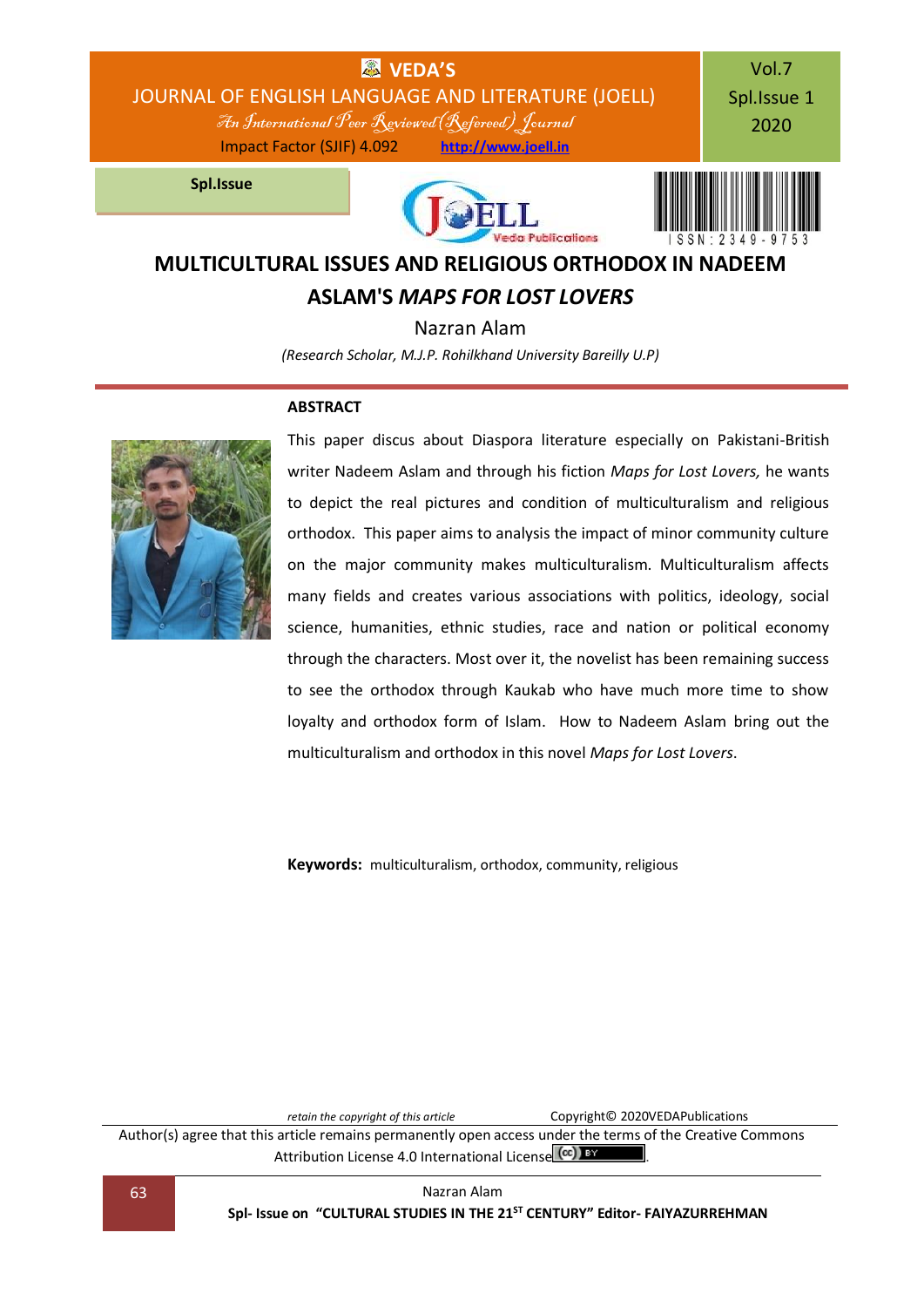#### **INTRODUCTION**

One of the highest questions of societies how to deal with the cultural diversity of different minorities and how to manage their culture and society. The United Kingdom is one of the biggest cities in the world which always welcomes newcomers and immigrant from other countries. Britain has accepted many immigrants and refugees over the century, thus many ethnic groups settle and accepted Britain as their motherland. The immigrant peoples follow their culture in another country which affects the culture of majority peoples. The impact of minor community culture on the major community makes multiculturalism. Multiculturalism affects many fields and creates various associations with politics, ideology, social science, humanities, ethnic studies, race and nation or political economy. Russell Jacoby defines multiculturalism in his book *The End of Utopia*.....

> "Endless discussions of multiculturalism proceed from the unsubstantiated assumption that numerous distinct "cultures" constitute American society. Only a few historians or observers even consider the possibility that the opposite may be true: that the world and the United States are relentlessly becoming more culturally uniform, not diverse. … No group is able, and few are willing, to stand up to the potent homogenizing forces of advanced industrial society. All Americans, from African Americans to Greek Americans, buy the same goods, look at the same movies and television, pursue the same activities and have—more or less—the same desires for success. … Multiculturalism is not the opposite of assimilation, but its product."<sup>1</sup>

Multiculturalism has meaning within the context of politics and sociology. On a large scale, it can be in progress as a result of either legal or illegal immigration from different countries around the world. The concept of multiculturalism came to

describe politics which came especially in the USA; the term multiculturalism is more preventive meaning especially in Britain, the USA, Africa and other parts in Europe. In the words of Sam Harris,

> "The same failure of liberalism is evident in Western Europe, where the dogma of multiculturalism has left a secular Europe very slow to address the looming problem of religious extremism among its immigrants. The people who speak most sensibly about the threat that Islam poses to Europe are actually fascists. To say that this does not bode well for liberalism is an understatement: It does not bode well for the future of civilization."<sup>2</sup>

Multiculturalism is a very complex term and structure; no proper definition can define and does not provide a systematic or scientific meaning. It is not extravagant to say that a multicultural society not so much by the emergence of political movement but by a more fundamental movement of peoples.

The other aspects of this paper are orthodox. The term orthodox which referred to as right believing has traditionally been used in the Greek-speaking Christian world to designate communities or individuals who preserved the true faith and was opposed to those who were declared heretical. The concept orthodox was first used by the Greek Fathers in the 4th century because every Christian people almost believed that he was a true faither. In the words of G.K. Chesterton,

> "Every man has forgotten who he is. One may understand the cosmos, but never the ego; the self is more distant than any star. Thou shalt love the Lord thy God; but thou shalt not know thyself. We are all under the same mental calamity; we have all forgotten our names. We have all forgotten what we really are. All that we call common sense and rationality and practicality and positivism only means that for certain dead

2<https://www.f4thoughts.org/a-berlin-guide>

**.** 

**.** 

<sup>1</sup>**Jacoby**, Russell. The End of Utopia (1999) pp. 47-48 -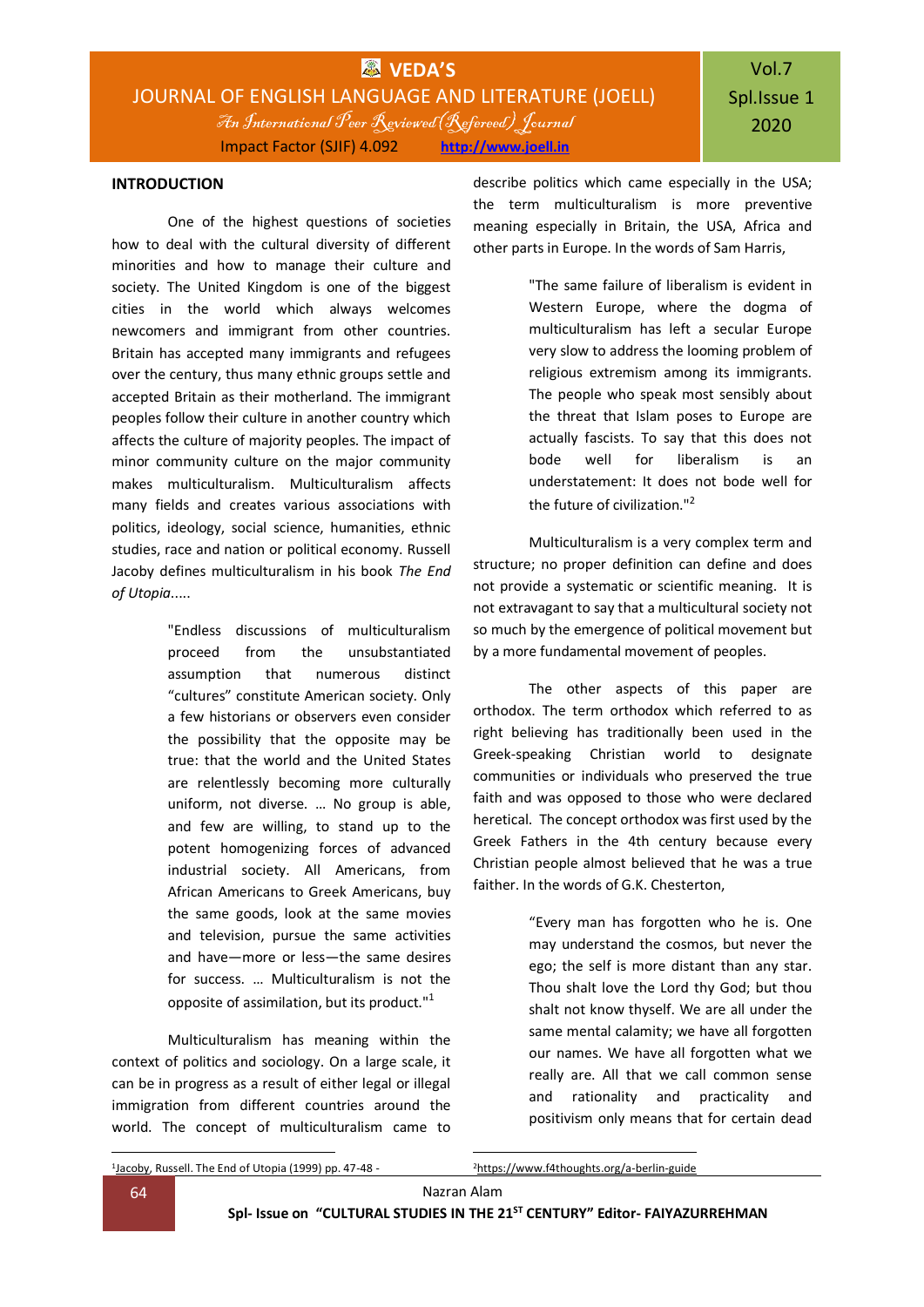### **WEDA'S** JOURNAL OF ENGLISH LANGUAGE AND LITERATURE (JOELL) An International Peer Reviewed(Refereed) Journal Impact Factor (SJIF) 4.092 **[http://www.joell.in](http://www.joell.in/)**

levels of our life we forget that we have forgotten. All that we call spirit and art and ecstasy only means that for one awyful moment we remember that we forget."<sup>3</sup>

In the sense of Christian beliefs, the term orthodox means "conforming to the Christian faith as represented in the creeds of the early Church." orthodoxy shows that we should have to follow straightway which we read in our religious book. Despite these significant qualifiers, orthodoxy does have a place in Islamic self-expression. For instance, the Holy Quran itself implores, "guide us in the '*mustaqeem'* 'straight path' (1:6) which implies that there is one way to being a Muslim that all should follow. Some scholars assume that Islam orthodox is not a religion but some assume Sunni Islam as orthodox.

Moreover, Muslims have always valued salaam, a word whose meanings include soundness of being, a characteristic of God, as well as peace and in its verb form, the word salaam means surrender or submit the will and in the other form it gives the name of the religion, Islam. So, in the novel we can see some characters like as Kukab, Mah-Jabin, Soraya and Shamas which shows Islam orthodoxy, they assume that they are on the straight path and true believer of Islam. Kaukab, who gives much more value Arabic than English and other languages because the Holy Quran is written in Arabic and assume that Arabic is the language of Prophet Muhammad. She prefers to recite the Quran in Arabic, not in the other language and she wants that her children should their religion like her so her daughter Mah-Jabin is second generation Kaukab.

A perfect concoction; (Nadeem Aslam) a child was born in 1966, in Gujranwala a Punjabi town in the north of Lahore, in the beginning, he migrant from Pakistan to England with his father and other members of his family when he was fourteen years old. Aslam's father was a producer, poet and communist. Through his family, "I learned about

political commitment and the life of the mind, and that an artist is never poor." From his mother's side were "money-makers, factory owners – and very religious," some versed in storytelling, music and painting. His parents, whose marriage was arranged, may appear an odd couple but "they still love each other, despite their differences. As a novelist, it's a gift."

Aslam's family was fled into exile in 1980. They were settling in Huddersfield, West Yorkshire. His mother tongue was Punjabi and had gone to Urdu-medium schools because English education was for the affluent people. He published his first story when he was 13 years old which was published in an Urdu newspaper; Urdu literature remains his "first point of reference". He was excellent in the Science, studied biochemistry at the University of Manchester.

Nadeem Aslam is a Pakistani born English writer, he is a leading writer of the twenty-first century and his novels won him many awards and worldwide fame. Knows less English Language for which he leads a hard life, he rediscovers his identity and roots in foreign lands and later developing his fictional characters and situations to reveal all these autobiographical details. Aslam lived in Huddersfield in his childhood, near Bradford.

Aslam's first two novels had protagonists in their 40s or over years. He says about his writing "Now I'm older, I'm writing about the young," "We underestimate the grief of the young. They're brought up with a set of ideals, and then sent out into the world. How are you going to cope? Are you going to be corrupted, or are you going to say no, a heroic life is possible?"

Whilst he is not British Asian according to conventional requirements of birth in Britain, Nadeem Aslam insistence a hyphenated identity and has shown himself as culturally and by his name a Muslim but a unfaith, indicating both opposites pulls and pushes in his blood. Aslam's novels have been compared to those by Chinua Achebe, Chimamanda Ngozi Adichie and Kiran Desai.

**.** 

<sup>3</sup>[https://www.goodreads.com/quotes/338100-every-man-has](https://www.goodreads.com/quotes/338100-every-man-has-forgotten-who-he-is-one-may-understand)[forgotten-who-he-is-one-may-understand](https://www.goodreads.com/quotes/338100-every-man-has-forgotten-who-he-is-one-may-understand)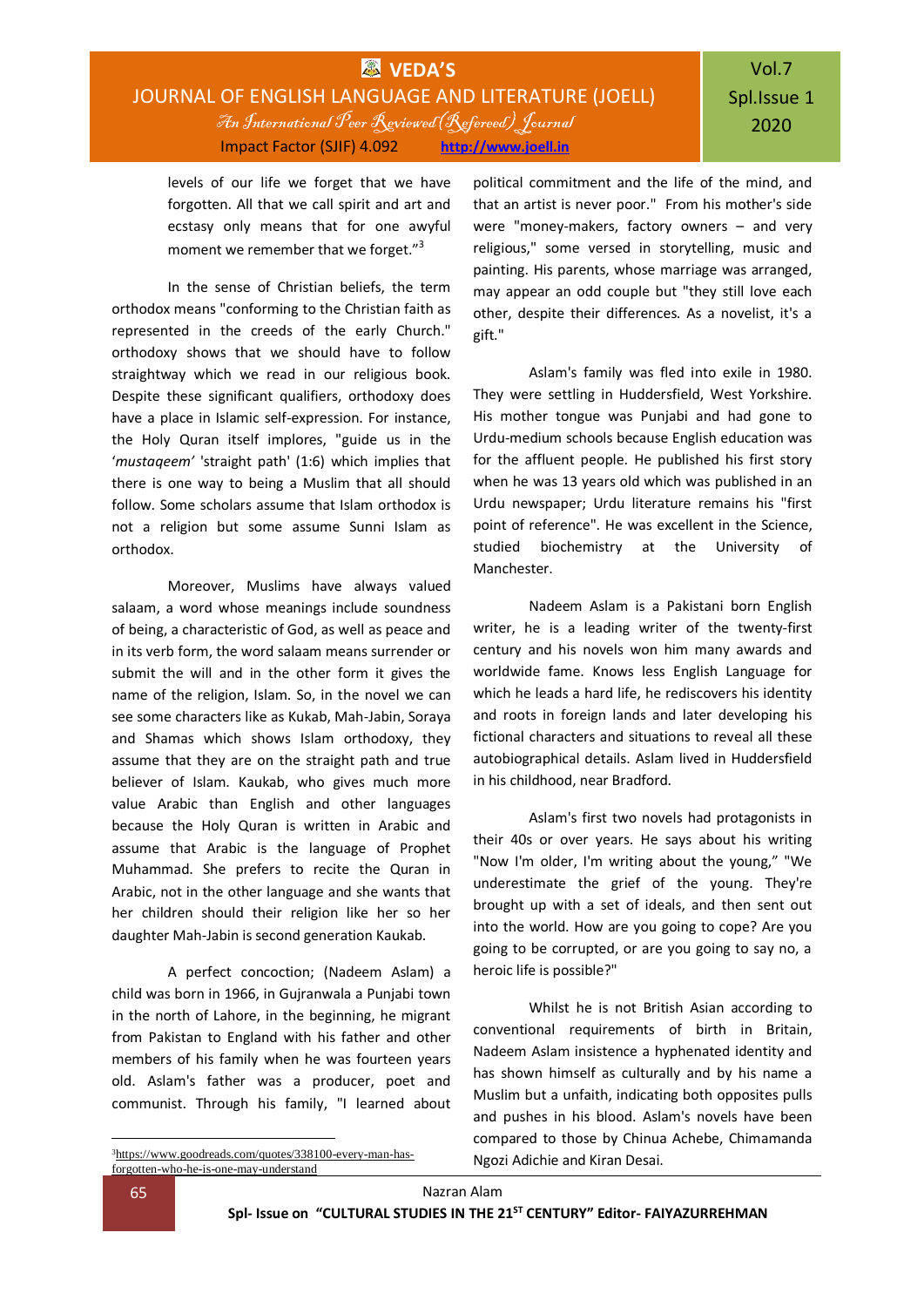Aslam's second novel *Maps for Lost Lovers* published in 2004 which is set in midst of an immigrant Pakistani community in a town of England is "a place of Byzantine intrigue and emotional espionage, where when two people stop to talk on the street their tongues are like the two halves of a scissor coming together, cutting reputations and good names to shreds.". Aslam seems England through the eyes of homesick, and the difference between food and colours and insects, food and names. In fact a minute dissection of working-class Pakistani immigrant communities that have settled in the north of England over the last 40 years.

The setting of the novel is known where Asian born people residents whose name is Dasht-e-Tanhaii, or "Desert of Loneliness", the people of this town do not accept the white people's culture and rituals. Because they don't want to survive the white people's culture and celebrate their festivals and rituals. Dasht-e-Tanhaii, is a central place in the novel, shows a multicultural place having Pakistani, Sikhs, Bengalis and English people as its inhabitants, manifesting their theological places like Mosque, Temple and Church. They speak Hindi, Urdu, Bengali as well as English. In this community live Muslims, Hindus, and Sikhs at odds with one another, united only because they are migrant and surrounded by seemingly godless white society.

The heart of the novel Kaukab is a character who is a devoted Muslim woman and married to Jugnu's brother Shamas. Kaukab, through the book she is caught hatred between the culture of England because of her poor English and her own culture, she is afraid to venture outdoors. Kaukab feels that her own culture is responsible for the murder of her brother in law and her lover.

> "She has little English and she feels nervous stepping out of the house because she is not sure whether she can count on a friendly response". "I don't go there often –white people's houses start soon after that street, and even the Pakistanis there are not from

our part of Pakistan".<sup>4</sup>

Kaukab is one of the most characters who show multiculturalism in the novel, she feels alienated in white people's society who can't manage the culture of another country. Indeed, Kaukab highlights the alienation, in which they are submerged,

> *"What was a person to do when even things in England spoke a different language than the one they did back in Pakistan?"<sup>5</sup>*

In an alien country, she feels suffocation and she doesn't like food {Fish and chips, Haggis}, cloth, and mass culture. She has rejected the English manner and cultures even the English language. The reader finds oneself swinging from hatred of this religious woman to sympathy, and back to disbelief. No one can imagine how much pain and savagery Aslam confronts with Kaukab, and there are lots, she can't live turn away from her religion, because she is a true believer in her religion. Her remaining lifeline is only in a strang culture.

Kaukab's social position keeps her away from contacting the 'English' world. In this sense, her neighborhood is the space where she feels safe, "I don't like to go there often –white people's houses which start soon after that street, and even the Pakistanis there are not from our part of Pakistan". Due to this, Kaukab meets very little from English people as she. When Jugnu brings his white girlfriend for dinner in her home, firstly she meets English people face to face she can not participate in a successful communicative work because she can not understand.

Kaukab is no presented as a powerless woman, she is portrayed as a strong woman who dominants her household. Mah-Jabin, the daughter of Shamas and Kaukab who show the real nature of Kaukab. She is voiceless, doesn't know the English language properly, dominated by her mother. Kaukab

66 Nazran Alam

**.** 

<sup>4</sup>Aslam, Nadeem. *Maps for Lost Lovers*. 2004. 5 Ibid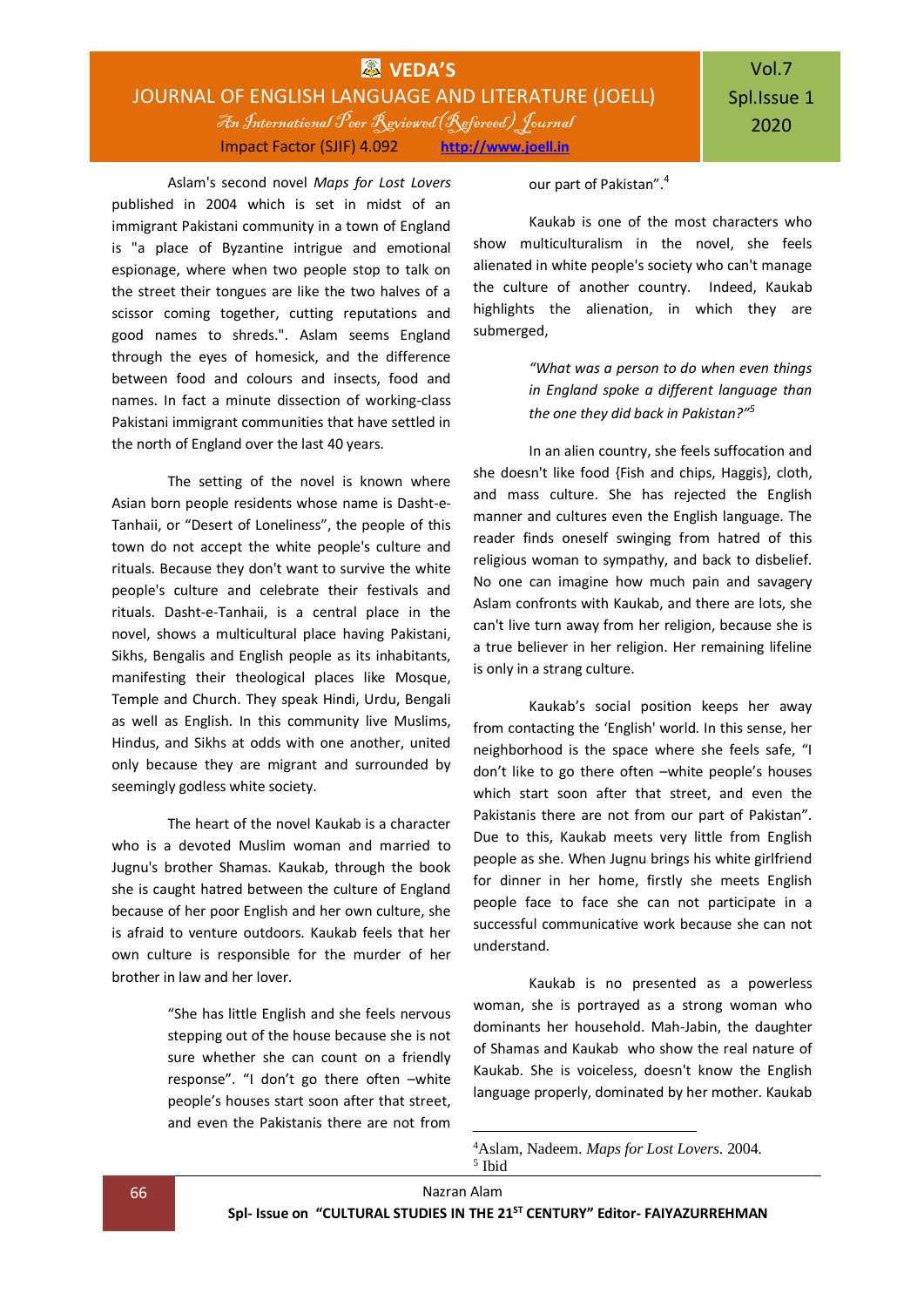wants her daughter to follow Islam like her mother. Mah-Jabin conceals from her mother the fact that Kaukab mistreated her, accuses that Kaukab beats her and imposing her religious discourse on her.

Finally, the third character is Suraya, the fact of born in the United Kingdom does not prevent her from being beaten and divorced. Later, she is forced even to find an eligible man to remarry and divorce so that she can marry her first husband again. Her action shows a deep disempowerment and her subjection to religious discourse. However, this categorisation should not conceal the fact that the two adult women have a transnational experience that is dimmed in Kaukab's case, even though she talks in Urdu about Pakistan most of the time.

Aslam shows Shamas culturally as a Muslim but none a believer like himself. Shamas, the opposite character and husband of Kaukab in the novel who is the son of a Hindu father and Muslim mother.he speaks English fluently and is a bridge between the English and migrant people. Shamas is a gentle and liberal man who has no time for the orthodox form of Islam to which so many in his community cling; shamas exercises to maintain his Asian roots and English influence but Kaukab have much more time to show loyalty and orthodox form of Islam, she gives more respect of Arabic language than English because she knows that Arabic is the language of prophet Muhammad. She recites the Quran properly and follow the command of Prophet Muhammad and offering Namaz five time in every day. she follows her religion blindly and has no understanding about what is right or wrong because she feels that she is a true believer about her religion, But Mah-Jabin accuses her mother that she has imposed her religion on her and mistreat me in the house. Shamas and Kaukab's family is not fully organised and their children defy the strict religious norms followed by the family. In the South Asian countries, they have a close-knit family structure and live together generation to generation.

When Kaukab knows about the love affair of Mah-Jabin, she sends Mah-Jabin from England to Pakistan so that she can not see her boy again and wants to marry her cousin but Mah-Jabin's husband divorced her, she hind this from her mother.In Pakistan when a man says talaq three times so he divorced her wife which shows religion orthodox and unempowerment of women in the Pakistani community.

Although she is very orthodox about Islam, keeps put aside her about the concept of honour killing and takes a comfortable position with her family. When the novel starts, Shamas mourns on his brother's death, Jugnu, when we read the opening page of the novel, the story explores the two missing lovers, Shamas younger brother Jugnu and Chanda. Jugnu a man settled in England with university education and well-traveled with a career in Science.

There are rumors that Jugnu and Chanda are killed by her two brothers "Baara" and "Chhota" because they were living together, not married and thus they are living in sin, the two brother were accused to honour killing and the ensuing arrest of Chanda's brothers for the alleged murder of the couple. Chanda's mother declares:

> "I wanted to ask my sons so many things today but my English isn't very good. That prison guard kept telling me not to talk to them in 'Paki language' each time I felt like saying what I truly feel. 'Speak English or shut up."<sup>6</sup>

Chanda's husband could not be persuaded to divorce her even and he left her long year ago. In the Islamic law, when someone said divorce three times to his wife, he can leave his wife and women can't marry her first husband until she does not marry another man, Chanda is divorced by her two husbands and her third husband left her without divorced so by the Islamic law, a woman can't live in relation with a strange man until she does not take divorce by her previous husband. In Aslam's lexicon, a woman doesn't simply wear earrings,

6Aslam, Nadeem. *Maps for Lost Lovers*. 2004.

-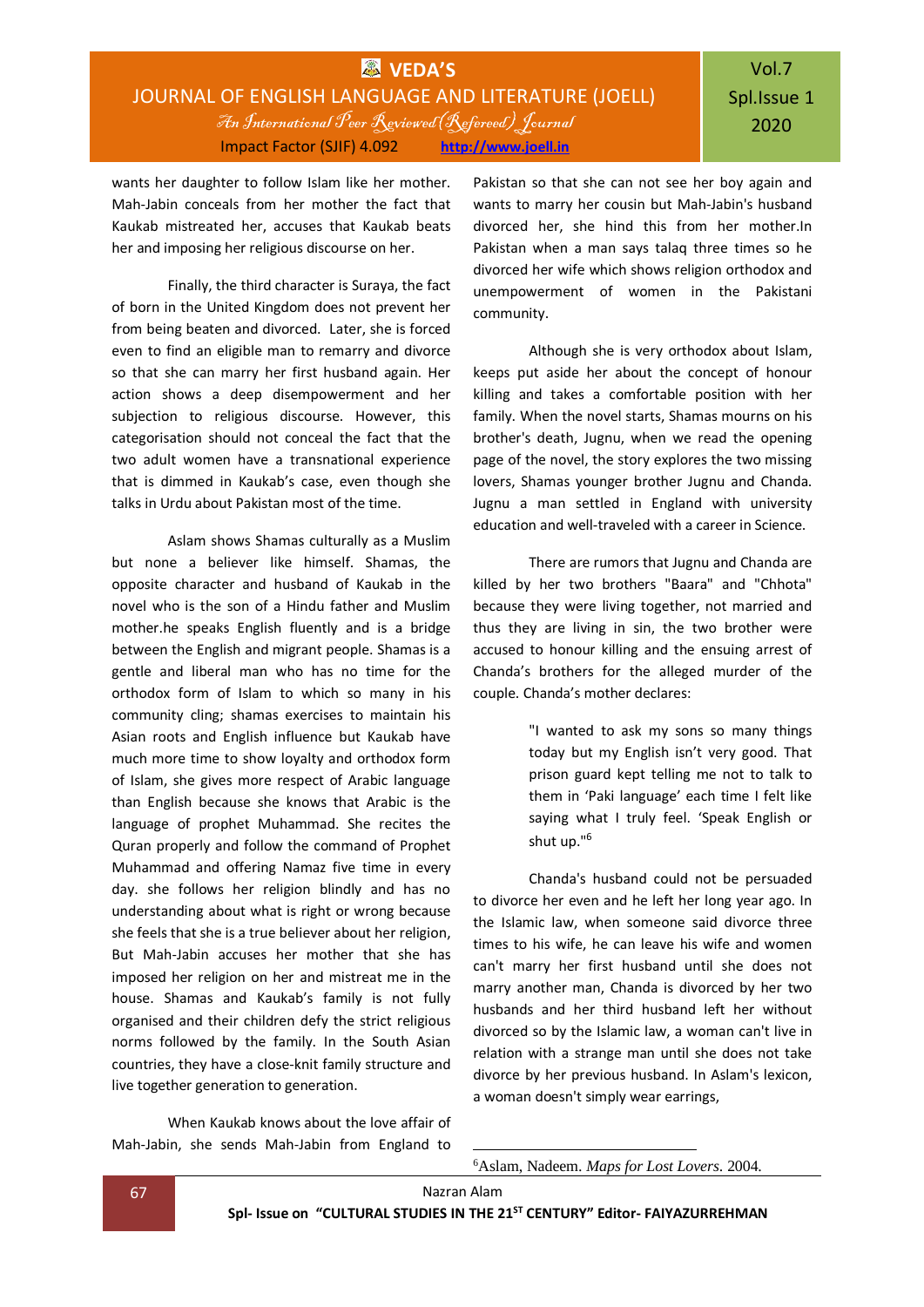### **WVEDA'S** JOURNAL OF ENGLISH LANGUAGE AND LITERATURE (JOELL) An International Peer Reviewed(Refereed) Journal Impact Factor (SJIF) 4.092 **[http://www.joell.in](http://www.joell.in/)**

# Vol.7 Spl.Issue 1 2020

"The beads hanging from her earlobes are tiny and clear, as though she has managed to crack open a glass paperweight like a walnut and somehow managed to pick out whole the air bubbles suspended within it."<sup>7</sup>

However, English is not the mere language that is given a privileged position within the Pakistani community. Arabic is valued as the language of prophet Muhammad, Yet, Kaukab remembers a story of a pilgrim who went to Saudi Arabia and began to kiss the words on the walls because to him, Arabic was the language the Koran was written in, ignoring it is an everyday language as well. However,

> "what he took to be verses from the Koran was actually an advertisement for hairdepilatory cream".<sup>8</sup>

Towards the end of the novel, Kaukab is criticized by one of her sons because of her ambivalence since she feels the alienated by English but not by Arabic: She says

> "I've read the Koran, in English, unlike you who chant it in Arabic without knowing what the words mean, hour after hour, day in day out, like chewing gum for the brain".<sup>9</sup>

In the southeast, the woman has considered the honor of the household and the man is the protector and caretaker of the family. The desire for further and higher education and choice to choose a husband with whom they love can be a simple reason for suspicion to kill them in the name of honor killing. During a heated argument, Kaukab slaps Mah-Jabin, hit her head on the wall many times, in a feat of rage, she wields the knife. Mah-Jabin responds,

> 'Here we have proof that Chanda was murdered by her brothers, that a family can kill one of its own...'.<sup>10</sup>

> On the other hand, Pakistan is one of the

-

68 Nazran Alam

**Spl- Issue on "CULTURAL STUDIES IN THE 21ST CENTURY" Editor- FAIYAZURREHMAN**

human rights non-governmental organisations gave the estimate that there are about 1,000 honour killings every year 'World Report 2015, 422'. The killing of women is seen as a bold step in order to keep family honour intact. It is not lawful yet prevalent in Pakistan and even the South Asian countries. The real numbers of honour killing might differ; Aslam also brings the same issue in *Maps for Lost Lovers*. According to the Home offices statics, 116 men were convicted of murder last year as opposed to just 11 women, to stop domestic violence against women and girls, forced marriage, acid attacks, rape, murder through so-called honour killings, acid attacks, it needs a cultural change. Otherwise, the legal format has failed to abolish the practice.

most top countries of honour killing and Pakistani

### **CONCLUSION**

To conclude, we finally derive to the fact that through these characters and incident. Nadeem Aslam brings out the circumstances where one's society and culture continues to change day by day, In the novel *Maps for Lost Lovers*, he shows where the multiculturalism exists and human's identity is always affected. Peoples migrate from one country or state to another in search of a better life, education, business and to expose themselves to various cultures and traditions. On the one hand, Kaukab, the heart of the novel, brings the multicultural issues and problems of migrating people. Thus, Nadeem Aslam explicitly brings out the multiculturalism in this novel *Maps for Lost Lovers*.

#### **REFERENCES**

- 1. Aslam, Nadeem. Maps for Lost Lovers. 2004.
- 2. [https://www.goodreads.com/quotes/338100-every](https://www.goodreads.com/quotes/338100-every-man-has-forgotten-who-he-is-one-may-understand)[man-has-forgotten-who-he-is-one-may-understand](https://www.goodreads.com/quotes/338100-every-man-has-forgotten-who-he-is-one-may-understand)
- 3. [https://shodhganga.inflibnet.ac.in/bitstream/10603/18](https://shodhganga.inflibnet.ac.in/bitstream/10603/181611/7/07_chapter%202.pdf) [1611/7/07\\_chapter%202.pdf](https://shodhganga.inflibnet.ac.in/bitstream/10603/181611/7/07_chapter%202.pdf)
- 4. [https://www.ukessays.com/essays/english](https://www.ukessays.com/essays/english-literature/intersections-of-gender-maps-for-lost-lovers-english-literature-essay.php)[literature/intersections-of-gender-maps-for-lost-lovers](https://www.ukessays.com/essays/english-literature/intersections-of-gender-maps-for-lost-lovers-english-literature-essay.php)[english-literature-essay.php](https://www.ukessays.com/essays/english-literature/intersections-of-gender-maps-for-lost-lovers-english-literature-essay.php)
- 5. https://www.theguardian.com/books/2004/jun/26/feat uresreviews.guardianreview17 6. https://www.independent.co.uk/arts-
- entertainment/books/reviews/maps-for-lost-lovers-bynadeem-aslam-44847.html 7. MULTICULTURALISM BY TARIQ MADOOD

<sup>7</sup>Aslam, Nadeem. Maps for Lost Lovers. 2004.

<sup>8</sup> Ibid

<sup>9</sup> Ibid

<sup>10</sup> Ibid